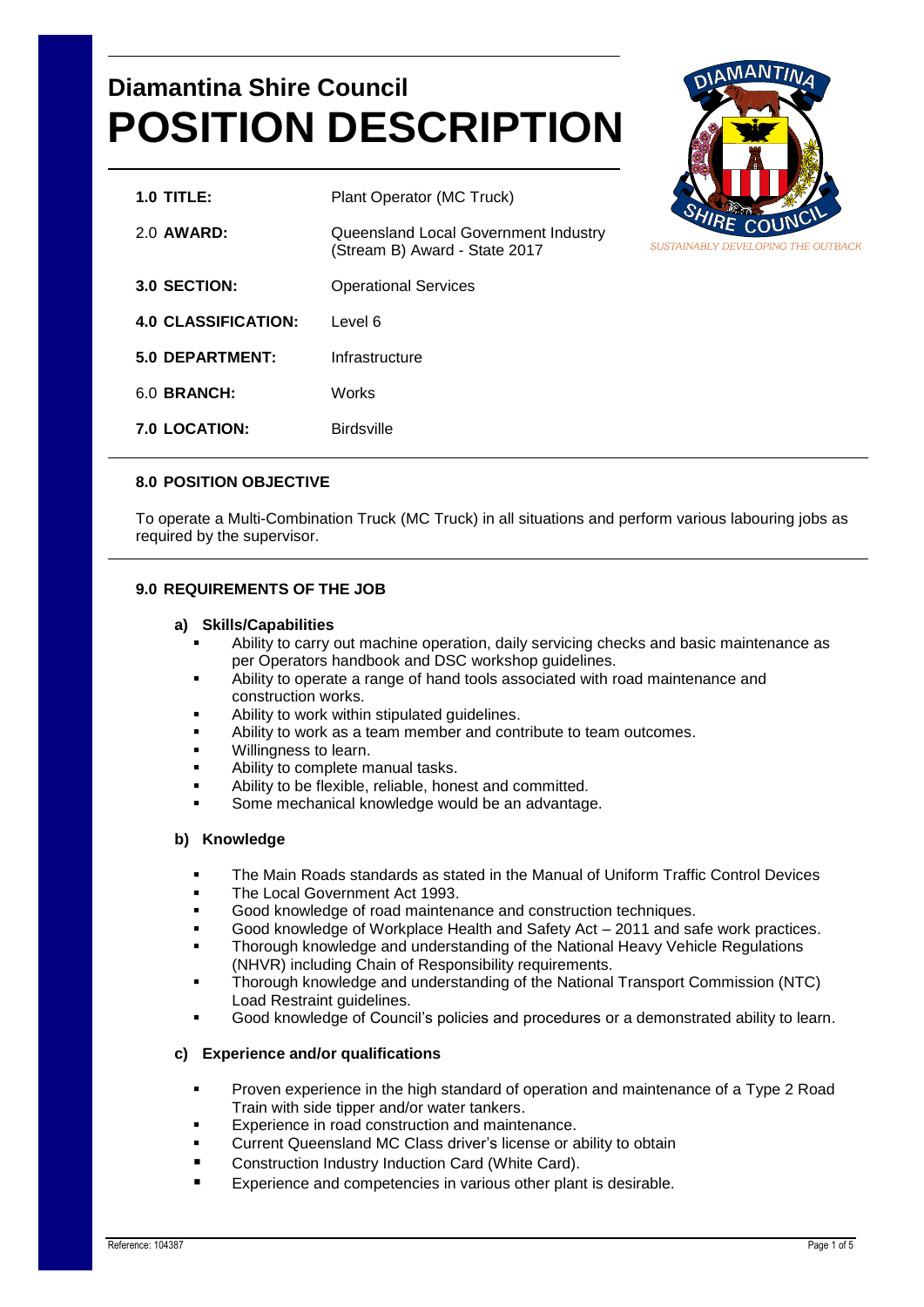- **Fig. 3** Forklift High Risk Work Licence is desirable.
	- Civil Construction qualifications are desirable.
- Previous float experience

#### **10.0 KEY RESPONSIBILITIES OF THE POSITION**

- 1) Operate a Type 2 Road Train within operating parameters as advised by manufacturer, including but not limited to:
	- Conducting pre-start checks:
	- Minor maintenance including greasing, oiling and minor repairs.
- 2) Operate and maintain any vehicle/plant in a safe and efficient manner in accordance with traffic regulations, operators' handbook, and DSC workshop guidelines.
- 3) Carry out various duties including labouring and manual handling tasks as directed by Supervisor.
- 4) Carry out traffic control, including installation of temporary signs and barricades as required
- 5) Provide work progress reports to the Supervisor.
- 6) Undertake training in accordance with council requirements.
- 7) Communicate, solve and discuss work problems with other team members and the Supervisor.
- 8) Assist with prompt responses to customer requests/enquiries and project a helpful and positive image of the Council and its staff.
- 9) Complete Timesheets in a clear and accurate manner.
- 10) Ensure that Councils Quality Assurance Program is adhered to.
- 11) Comply with all Councils policies including but not limited to the Code of Conduct, Drug and Alcohol policy, Smoking policy and Workplace Bullying and Harassment Policy.
- 12) Perform other Council work as directed
- 13) Ensure strict compliance with all NHVR requirements including Chain of Responsibility at all times.
- 14) Ensure strict compliance in regards to the NTC Load Restraint Guidelines at all times regardless of the vehicle being operated.
- 15) Providing and maintaining driver's log book ensuring entries and completion in accordance with the NHVR requirements and with the "Yellow Copy" being submitted to the record keeper at the end of each roster regardless of the roster being worked.

#### **Workplace Health and Safety Responsibilities**

16) Undertake the responsibilities relevant to the position as specified in Schedule 1 – WH&S Obligation and Responsibility Statement as amended from time to time.

**Note:** An employee may be directed to carry out such duties as are within the limits of the employee's skill, competence and training. All employees have a legal obligation and are required to observe Council policies and procedures in relation to Code of Conduct, Confidentiality, Anti-Discrimination, Equal Employment Opportunity; Workplace Health & Safety; Employee Welfare; the Environment and Service Delivery Standards. Employees must also fulfil all recordkeeping responsibilities in accordance with relevant Information Standards and associated guidelines.

## **11.0 KEY SELECTION CRITERIA**

- 1) Minimum of two years' experience driving a Type 2 Road Train with side tipper and/or water tankers.in a road construction environment.
- 2) Demonstrated ability to operate a Type 2 Road Train in a safe manner.
- 3) Demonstrated ability to operate a variety of plant and hand tools associated with road maintenance and construction works.
- 4) Ability to operate effectively in a team, contributing positively to team operations and working relationships in a friendly and flexible manner.
- 5) Ability to work under direct supervision whilst exercising initiative, judgement and enthusiasm.
- 6) Demonstrated commitment to Workplace Health and Safety policies and procedures.
- 7) Current Queensland 'MC' Class Drivers Licence.
- 8) Current Construction Industry Induction Card (White Card)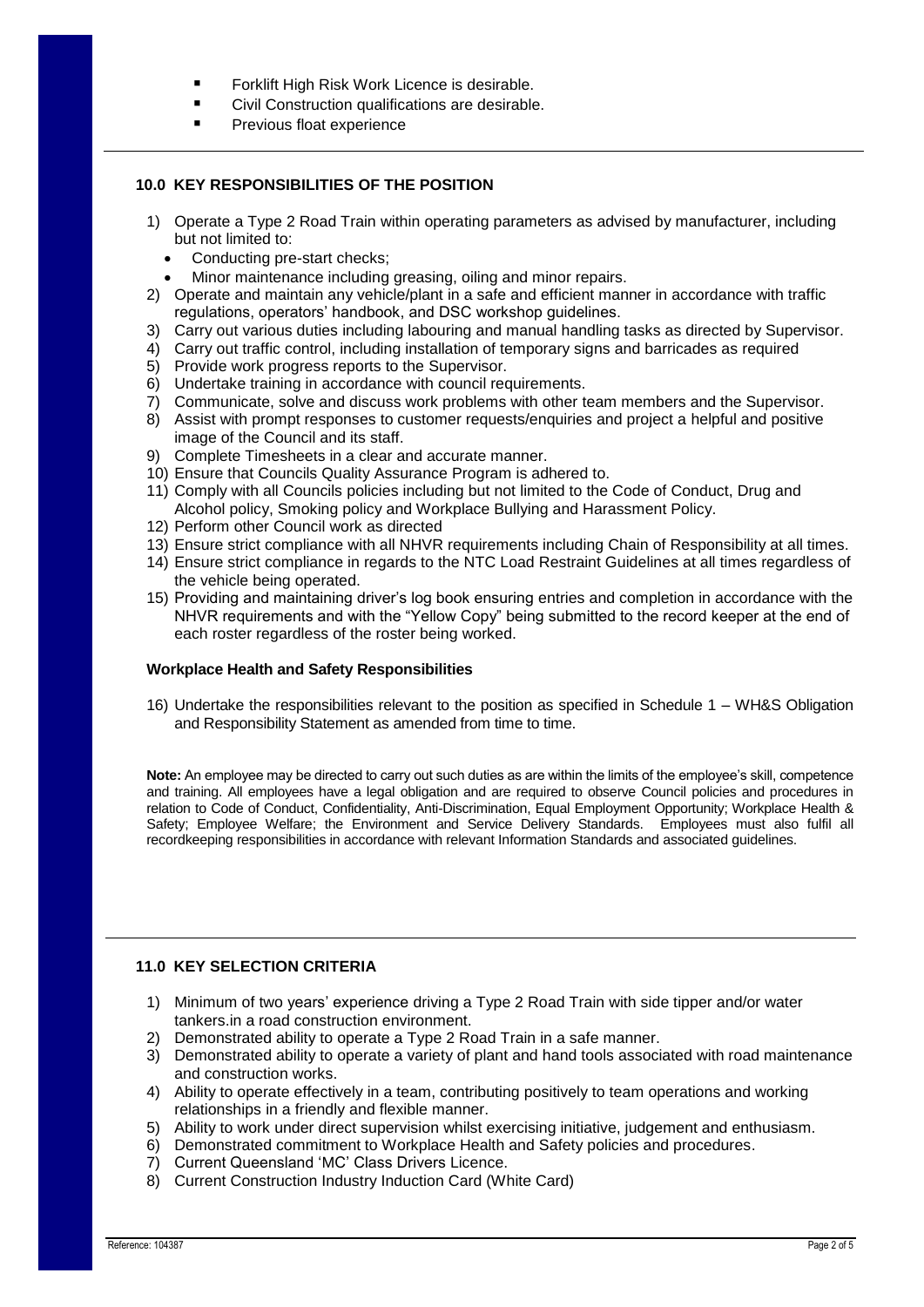**Note:** As part of any recruitment for this position, Council may require the applicant to undertake a Criminal Records Check, Working with Children Check, Physical fitness/medical test, drug or alcohol test, relevant skill test, personality profile and/or psychometric testing prior to appointment. It is a condition of employment with DSC that all applicants agree to this requirement before appointment. Some positions require incumbent to undergo mandatory immunisation or provide medical documentary evidence of suitable immunisation as the work environment may involve exposure to areas identified as "at risk" work areas.

## **12.0 PHYSICAL DEMAND CATEGORY**

| <b>SEDENTARY WORK</b>                   |  |                                                            |                                                              |                                                             |                               |                                    |                 |                 |                           |   |             |  |
|-----------------------------------------|--|------------------------------------------------------------|--------------------------------------------------------------|-------------------------------------------------------------|-------------------------------|------------------------------------|-----------------|-----------------|---------------------------|---|-------------|--|
| <b>Light Duty</b>                       |  |                                                            |                                                              | Frequent lifting / carrying of objects weighing up to 5kgs. |                               |                                    |                 |                 |                           |   | $\Box$      |  |
| <b>Work</b>                             |  |                                                            | Frequent lifting / carrying of objects weighing up to 10kgs. |                                                             |                               |                                    |                 |                 |                           | □ |             |  |
| <b>Heavy Work</b>                       |  | Frequent lifting / carrying of objects not exceeding 25kgs |                                                              |                                                             |                               |                                    |                 |                 | 図                         |   |             |  |
| <b>WORK ENVIRONMENT</b>                 |  |                                                            |                                                              |                                                             |                               |                                    |                 |                 |                           |   |             |  |
| <b>ATTRIBUTE</b>                        |  |                                                            |                                                              |                                                             | <b>MANOEUVRE</b>              |                                    | <b>FREQUENT</b> |                 | <b>OCCASIONAL</b>         |   | <b>NONE</b> |  |
| Chemicals                               |  |                                                            | <b>YES</b><br><b>NO</b><br>$\boxtimes$                       |                                                             | Bending                       |                                    |                 |                 | ⊠                         |   | П           |  |
| Cold                                    |  | ⊠                                                          | <b>YES</b><br>П                                              | <b>NO</b>                                                   | Squatting                     |                                    |                 | $\boxtimes$     |                           |   | П           |  |
| Dampness                                |  | ⊠                                                          | <b>YES</b><br>┐                                              | Climbing<br><b>NO</b>                                       |                               |                                    |                 | $\boxtimes$     |                           |   |             |  |
| Fumes/gases                             |  | $\boxtimes$                                                | <b>YES</b><br>□                                              | Twisting<br><b>NO</b>                                       |                               |                                    |                 |                 | $\boxtimes$               |   | П           |  |
| Heat / Humidity                         |  | $\boxtimes$                                                | <b>YES</b><br>П                                              | <b>NO</b>                                                   | Reaching                      |                                    |                 | $\boxtimes$     |                           |   | П           |  |
| Heights                                 |  |                                                            | <b>YES</b><br>$\boxtimes$                                    | <b>PLANT OPERATION</b><br><b>NO</b>                         |                               |                                    |                 |                 |                           |   |             |  |
| <b>Noises</b>                           |  | $\boxtimes$                                                | <b>YES</b><br><b>NO</b><br>П                                 |                                                             | Maximum seat rating of 120kgs |                                    |                 |                 |                           |   |             |  |
| <b>SPECIFIC ACTIONS REQUIRED</b>        |  |                                                            |                                                              |                                                             |                               | <b>AUDIO - VISUAL</b>              |                 |                 | <b>REPETITIVE MOTIONS</b> |   |             |  |
| <b>DEMANDS</b><br>This job may include: |  |                                                            |                                                              |                                                             |                               |                                    |                 |                 |                           |   |             |  |
| <b>Standing/Walking</b>                 |  |                                                            | <b>Sitting</b>                                               |                                                             | <b>Driving</b>                |                                    | Hearing         |                 | Foot Movement             |   | $\boxtimes$ |  |
| None<br>П                               |  | П                                                          | None                                                         | П                                                           | None                          | Depth Perception                   |                 | П               | Fine Manipulation         |   | Г           |  |
| Occasional<br>┓                         |  | П                                                          | Occasional                                                   | П                                                           | Occasional                    | Colour<br>$\Box$<br>Discrimination |                 | Pushing/Pulling |                           |   |             |  |
| $1-4$ hrs<br>⊠                          |  | П                                                          | $1-4$ hrs<br>$\Box$                                          |                                                             | $1-4$ hrs                     | Peripheral Vision                  |                 | ⊠               | <b>Finger Dexterity</b>   |   | П           |  |
| $4-6$ hrs                               |  | Π                                                          | $4-6$ hrs<br>П                                               |                                                             | $4-6$ hrs                     |                                    |                 |                 | Simple Grasping           |   | $\boxtimes$ |  |
| $6-8$ hrs                               |  | $\boxtimes$                                                | $6-8$ hrs<br>$\boxtimes$                                     |                                                             | $6-8$ hrs                     |                                    |                 |                 |                           |   |             |  |
|                                         |  |                                                            |                                                              |                                                             |                               |                                    |                 |                 |                           |   |             |  |

## **13.0 ORGANISATIONAL RELATIONSHIPS / ACCOUNTABILITY**

Reports to: Roadworks Ganger

Internal Liaisons: All Council Departments

External Liaisons: State and Local Government authorities as appropriate, suppliers and contractors, Councillors, community members/groups, and members of the general public.

## **14.0 EXTENT OF AUTHORITY**

As per Council's Delegation Register

#### **15.0 APPROVALS**

**Reviewed by:** Trevor Stewart

Infrastructure Manager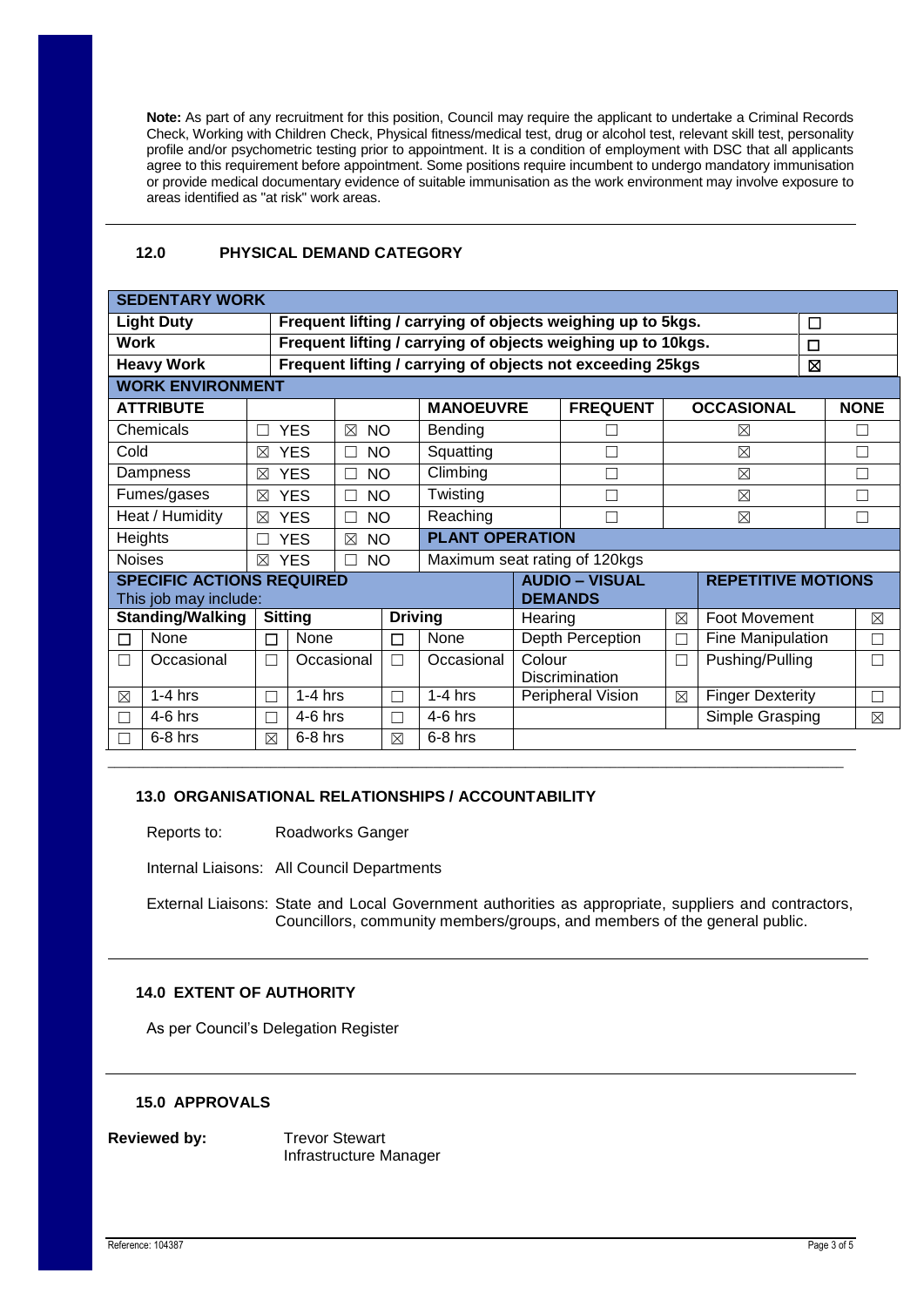Approved by:

Leon Love<br>Chief Executive Officer

the

**Signed:**

**Date:** 30/4/2019